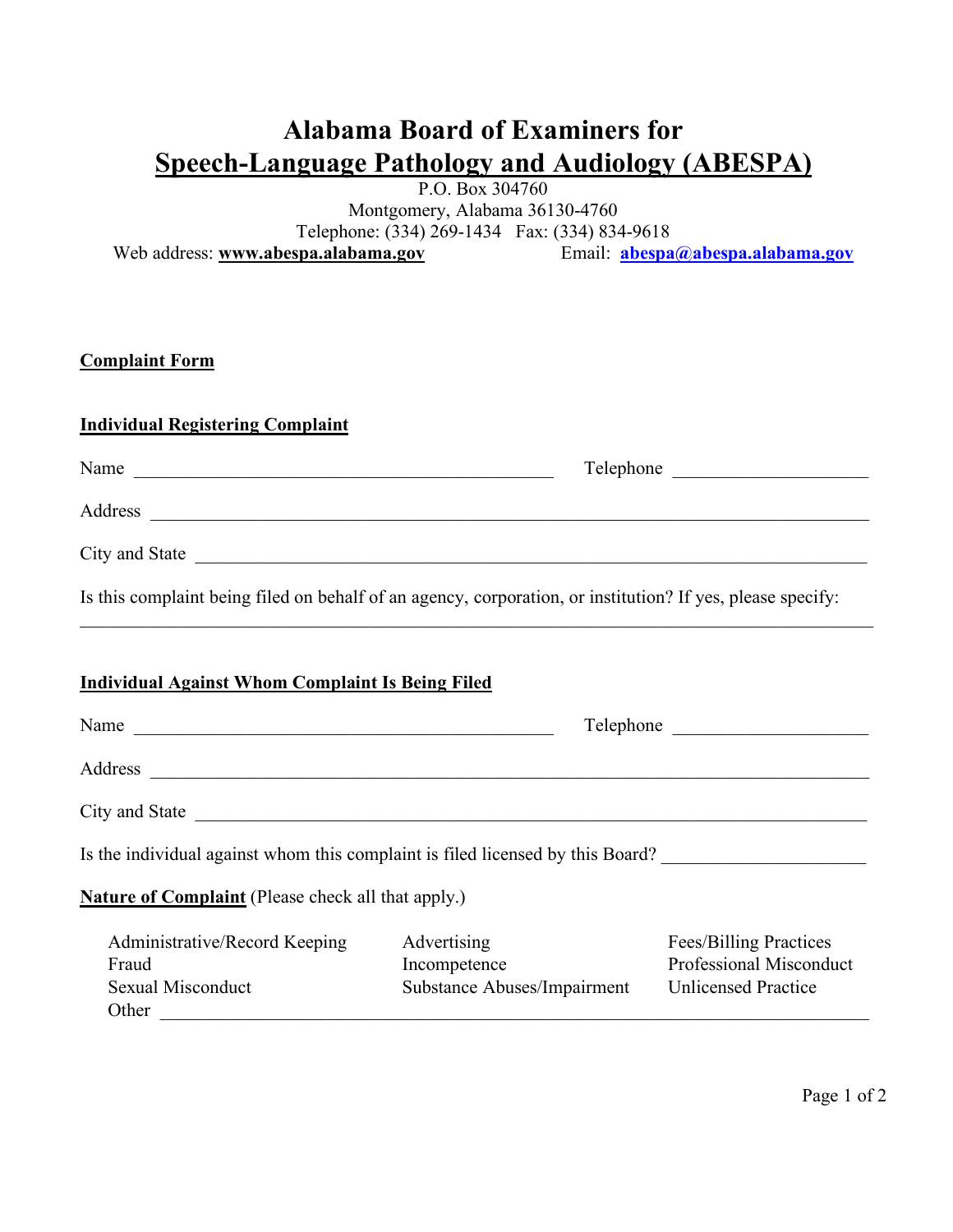#### **Details of Complaint**

Include specific details such as names of people involved, dates, location, information about the alleged violation(s), and any other pertinent facts. Complaints cannot be accepted without an original signature. Please sign and date each page if additional pages are necessary.

Are you aware of any action that has been taken relative to this matter, prior to the filing of this complaint? If yes, please specify:

Signature: \_\_\_\_\_\_\_\_\_\_\_\_\_\_\_\_\_\_\_\_\_\_\_\_\_\_\_\_\_\_\_\_\_\_\_\_\_\_\_\_\_\_\_ Date: \_\_\_\_\_\_\_\_\_\_\_\_\_\_\_\_\_\_\_\_\_\_\_\_\_\_

Complaints cannot be accepted without original signature